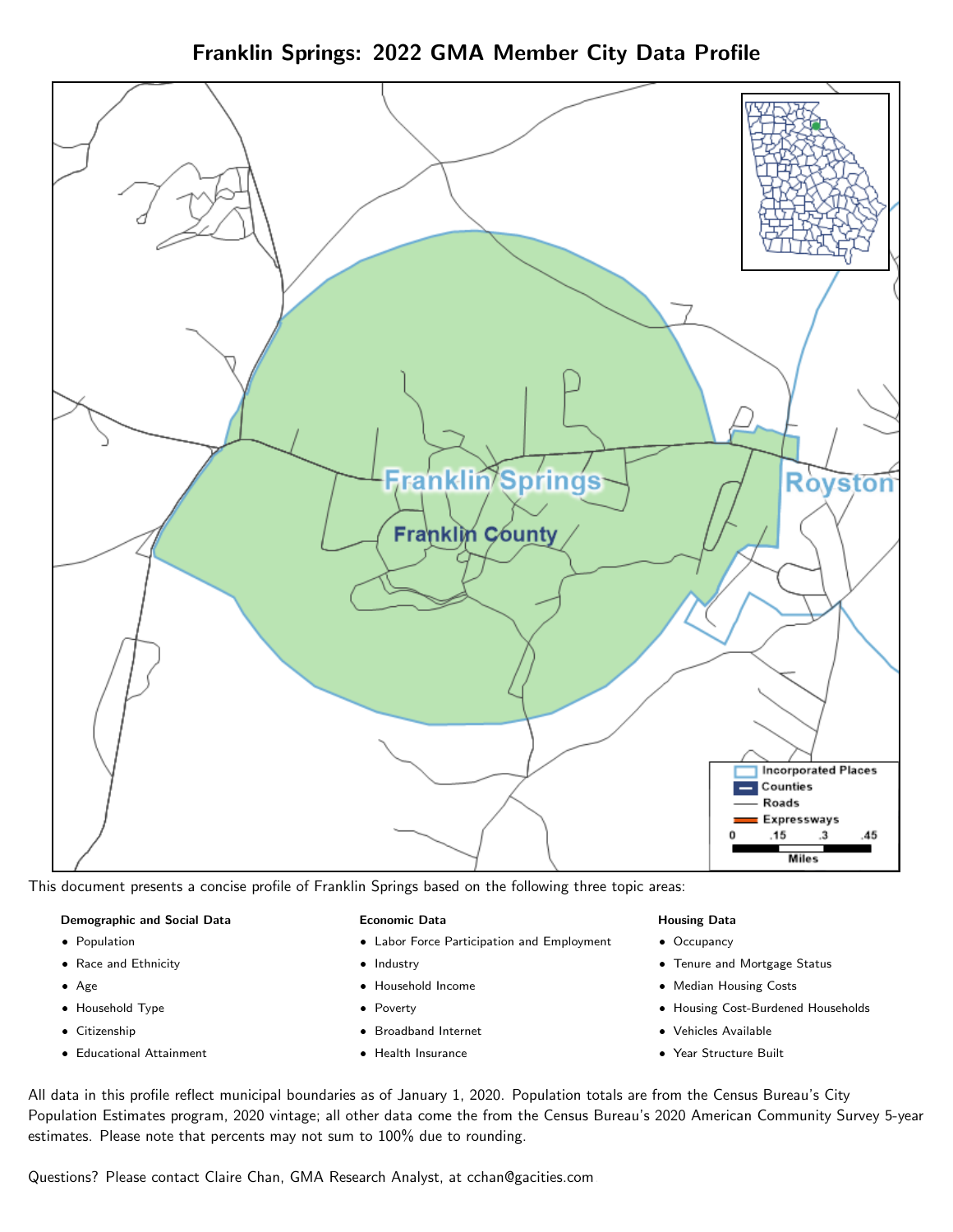# Franklin Springs: Demographic and Social





### **Citizenship**



Source: American Community Survey, 2020 5-year estimates, table B05002 Source: American Community Survey, 2020 5-year estimates, table B15002

#### Race and Ethnicity



Source: U.S. Census Bureau, City Population Estimates, 2020 vintage Source: American Community Survey, 2020 5-year estimates, table B03002

## Household Type



Source: American Community Survey, 2020 5-year estimates, table B01001 Source: American Community Survey, 2020 5-year estimates, table B11001

## Educational Attainment



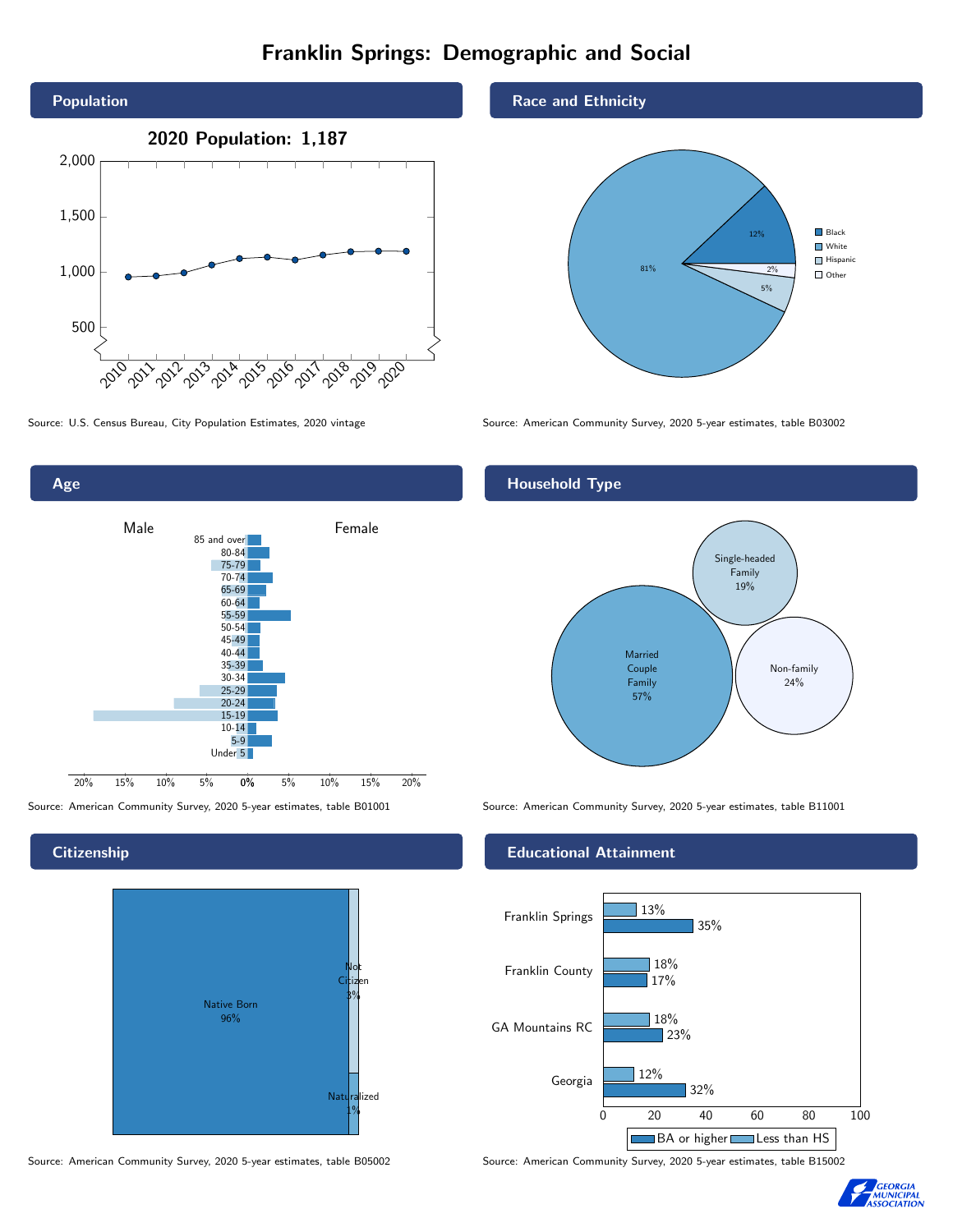# Franklin Springs: Economic



Source: American Community Survey, 2020 5-year estimates, table B23001 Note: Unemployment rate is based upon the civilian labor force.

### Industry

| Agriculture, forestry, fishing and hunting, and mining      | $4\%$ |
|-------------------------------------------------------------|-------|
| Construction                                                | $0\%$ |
| Manufacturing                                               | 6%    |
| <b>Wholesale Trade</b>                                      | 5%    |
| Retail Trade                                                | 11%   |
| Transportation and warehousing, and utilities               | $0\%$ |
| Information                                                 | 2%    |
| Finance and insurance, real estate, rental, leasing         | $1\%$ |
| Professional, scientific, mgt, administrative, waste mgt    | 8%    |
| Educational services, and health care and social assistance | 30%   |
| Arts, entertainment, recreation, accommodation, food        | 21%   |
| service                                                     |       |
| Other services, except public administration                | $4\%$ |
| Public administration                                       | 7%    |
|                                                             |       |

Source: American Community Survey, 2020 5-year estimates, table C24030



Source: American Community Survey, 2020 5-year estimates, tables B19013 and B19025 Source: American Community Survey, 2020 5-year estimates, table B17010



#### Health Insurance



Source: American Community Survey, 2020 5-year estimates, table B28002 Source: American Community Survey, 2020 5-year estimates, table B18135



### **Poverty**